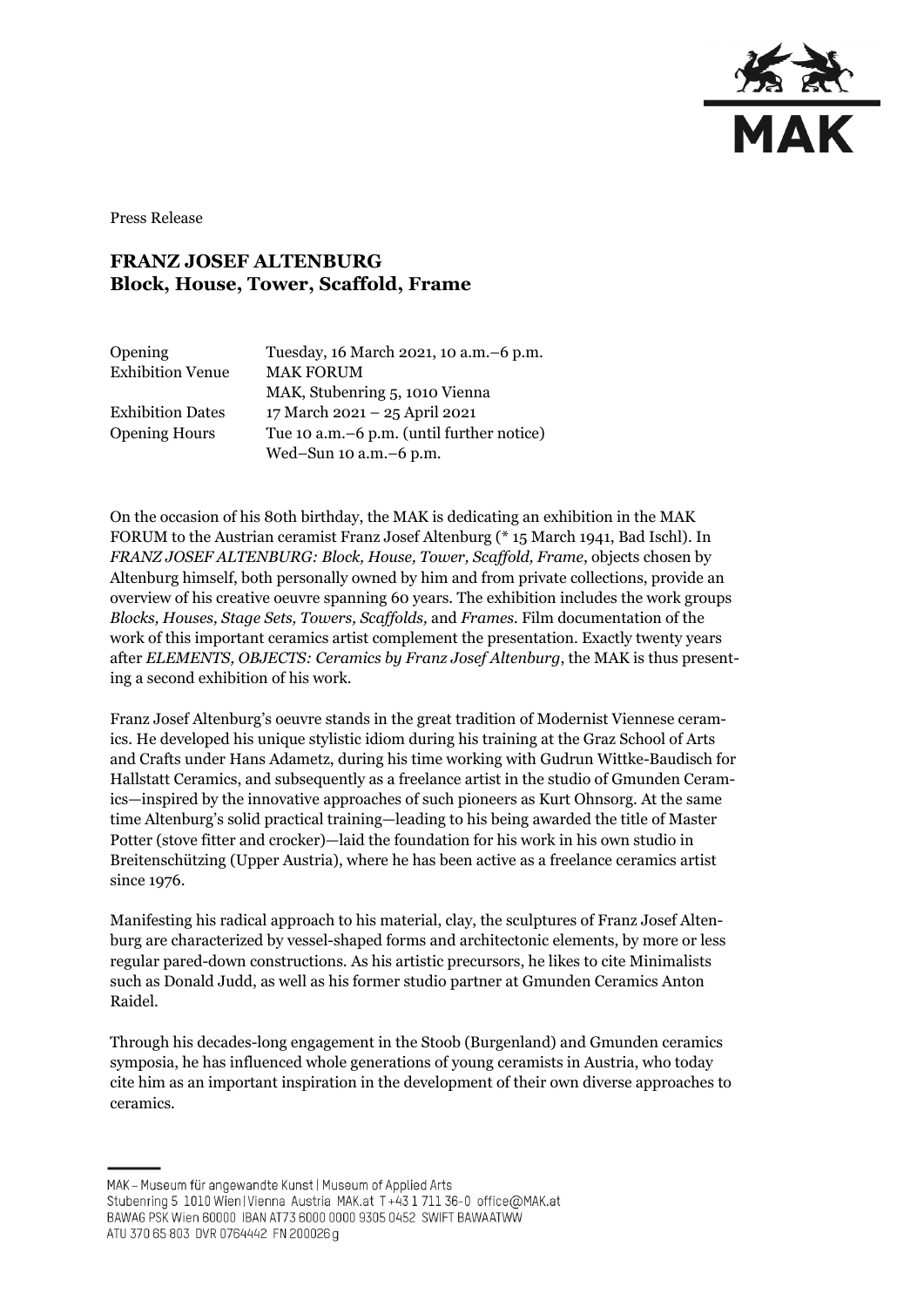

Following the MAK exhibition *FRANZ JOSEF ALTENBURG: Block, House, Tower, Scaffold, Frame*, in a cooperation between the MAK and the Oberösterreichische Landes-Kultur GmbH a comprehensive catalog and a further exhibition in Bad Ischl (21 July − 22 August 2021) in the stables of the Imperial Villa are planned. Within the framework of this exhibition, the artist will be awarded the Gold Medal of Honor for services to the Austrian Republic.

Press photos of the exhibition are available for download at MAK.at/en/press.